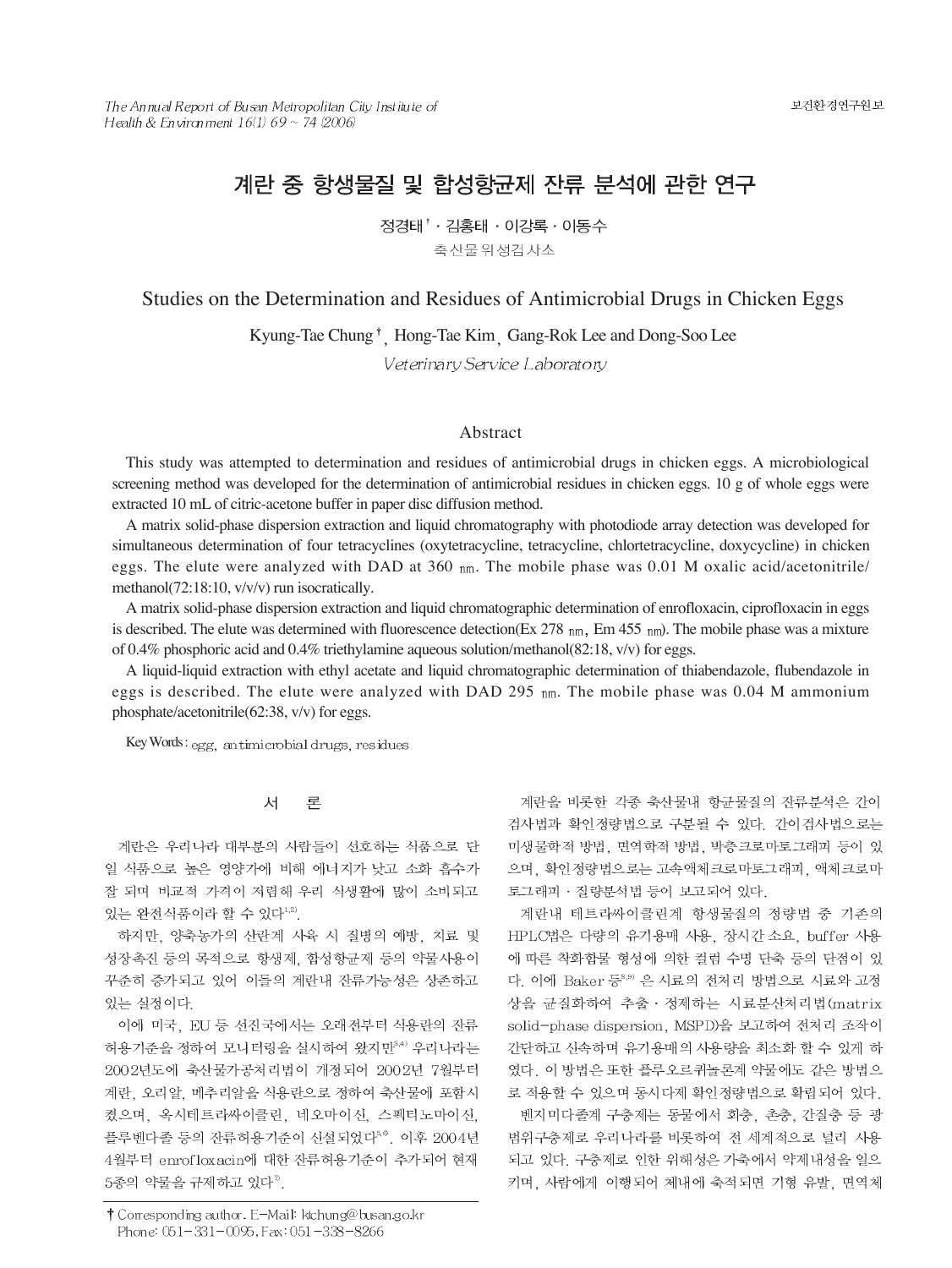계 억제 등으로 병원미생물에 의한 2차감염이 일어날 수 있다. 최근 우리나라도 식용란에서 플루벤다졸의 잔류허용기준을 0.4 ppm으로 설정하였다".

그러나 우리나라의 경우 식용란의 항생제, 합성항균제 등의 잔류허용기준이 최근에 마련되었고 이들에 대한 시험법 정립 등도 다소 미흡한 실정이다.

따라서 본 연구에서는 식용란의 간이검사법, 테트라싸이클 린계 항생물질, 플로오로퀴놀론계 및 벤지미다졸계 합성항균 제 등의 전처리 방법 및 기기분석법을 정립하여 계란내 잔류물 질 검사법을 확립하고 나아가 시민에게 안전한 축산물을 공급 함으로써 시민보건 향상에 기여하고자 한다.

# 재료 및 방법

#### 항생물질 간이정성검사

공시시료 : 2006년 9월부터 12월까지 부산광역시내 대 · 중 형 할인판매점에서 유통되고 있는 계란 300개를 구매하여 축 산물가공처리법과 식품공전에서 정하는 바에 따라 난백과 난 황을 혼합한 전란액을 -20℃에 보관하면서 실험에 사용하였  $\Gamma$ <sub>(Table</sub> 1)

시험용 균주 및 균액 제조 : 시험용 균주는 Bacillus cereus ATCC 11778. Bacillus subtilis ATCC 6633. Bacillus stearothermohilus ATCC 10149, Bacillus megaterium ATCC 9885, Micrococcus luteus ATCC 9341 등 5종을 식 품공전의 항생물질 및 합성항균제 간이검사법에 준하여 제조 하였다.

시험용 배지 : 시험용 배지로는 Difco Lab. (USA)의 antibiotic medium No. 8 (pH  $5.85 \pm 0.05$ , AM #8). No. 5  $(pH 7.9 \pm .1, AM #5)$ , No. 2  $(pH 6.55 \pm 0.05, AM #2)$ , Mueller Hinton medium (pH 7.3±0.1, MH) 등 4종을 식 품공전의 항생물질 및 합성항균제 간이검사법에 준하여 실험 하였다(Table 2).

시료추출 및 시험방법 : 추출완충액으로서 구연산 · 아세톤 완충액 (pH 6.3)은 0.2 M 구연산용액과 0.5 M 수산화칼륨용 액을 동량으로 혼합하고, 이액과 아세톤, 증류수를 35:35:30 의 혼합비로 사용하였다.

균질화된 전란액 10 g에 구연산 · 아세톤 완충액 10~30 mL를 가하여 stomacher로 2분간 균질화한 후 이 시료를 85 ℃. 15분간 항온수조에서 가열 후 찬물에 식힌 다음 맑은 추출 액을 paper disc에 침지한 후 시험용 평판위에 올려놓고 18시 간 정도 배양 후 억제대 형성여부를 확인하고 12 mm 이상을 양성으로 판정하였다. 양성대조로는 ciprofloxacin 0.1 ug/g 용액을 사용하였다.

#### 테트라싸이클린계 정밀검사

표준품 및 시약 : 사용된 표준품은 oxytetracycline (OTC), tetracycline (TC), chlortetracycline (CTC), doxycycline (DOX)으로 Sigma사 (USA) 제품을 사용하였고, n-hexane (Merck), methylene chloride (J. T. Baker) methanol (J. T. Baker)은 HPLC grade를, oxalic acid. EDTA 등 모든 시약은 특급 및 그 이상의 수준으로 사용하였다. MSPD법을 위한 충진제는 bulk Cls (40 μm, Merck)을 사용하였다.

분석기기 및 분석조건 : 분석기기로는 photodiode array detector가 장착된 HPLC (Agilent 1100 series)를 이용하였 으며, 측정조건은 컬럼으로 ZORBAX Eclipse XDB-C8 (4.6 150 mm 3.6 ㎞)을 사용하였으며, 이동상 용매는 0.01 M oxalic acid, acetonitrile, methanol의 혼합용액(72:18:10, v/v/v)을 0.45 ㎞ 필터로 여과하여 사용하였으며, 검출파장은 자외부 360 nm, 유속은 1.0 mL/min로 측정하였다.

#### Table 1. The number of chicken eggs in sampling area

| Kinds of market | No. of market | No. of eggs |
|-----------------|---------------|-------------|
| $Large*$        |               | 240         |
| Middle**        |               | 60          |
| Total           |               | 300         |

\* Department food stores and large discount market

\*\* Middle discount market

### Table 2. The exerimental conditions of screening test

| Strain               | Incubation temprature | Medium  |
|----------------------|-----------------------|---------|
| B. cereus            | 30 °C                 | AM $#8$ |
| B. subtilis          | 30C                   | $AM$ #5 |
| B. stearothermohilus | 55 °C                 | AM $#2$ |
| B, megaterium        | 45 °C                 | MН      |
| M. luteus            | 30C                   | $AM$ #5 |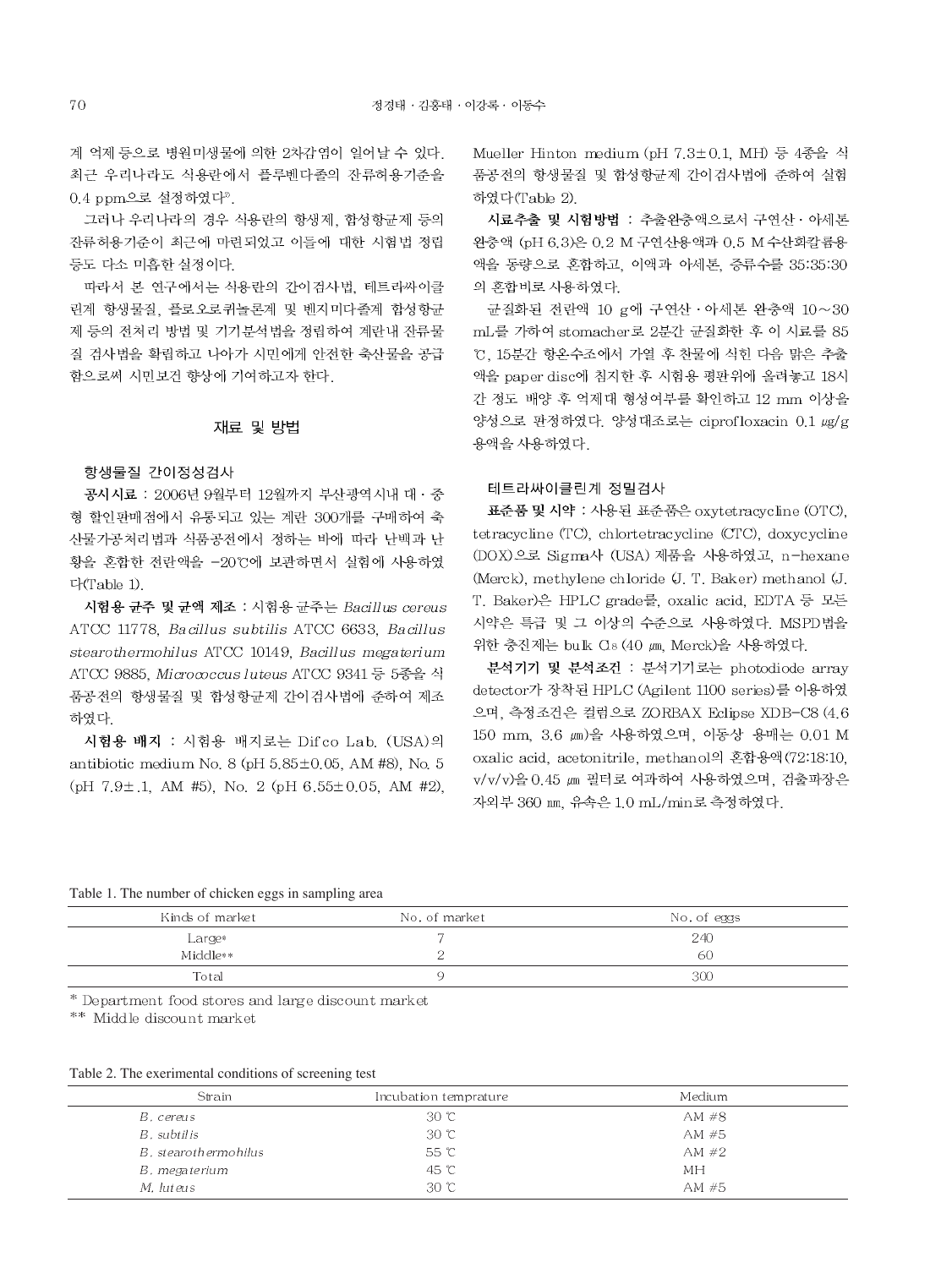표준용액 및 첨가시료 제조 : 각 표준물질 약 10 mg을 100 mL methanol에 녹여 100 µg/mL 표준원액을 만들고 이를 이동상으로 희석하여 10 ug/mL로 표준용액으로 사용하였다. 첨가시료는 전란액 0.5 g씩을 유발에 취하여 표준용액을 첨가 0.4, 0.2 및 0.1 ug/g으로 제조하였다. 표준곡선은 0.05, 0.1, 0.2 µg/mL로 희석하여 50 µL씩 3회 반복주입 농도별 면적비 를 구한 후 회귀 분석하여 작성하였다.

시료 전처리 : 시료 전처리는 C18 분말 2 g을 유발에 취하여 전란액 0.5 g을 달고 oxalic acid와 EDTA 0.05 g을 첨가 후 유봉으로 균질화하였다. 이 혼합물을 여과지가 장착된 10 mL 주사기에 옮겨 hexane 8 mL로 세척 후 음압으로 hexane을 제거하고 methylene chloride 8 mL로 세척 후 음압으로 완 전히 건조시키고, 0.01 M methanolic oxalic acid 8 mL로 용출하여 40℃ 질소하에서 완전히 건조시키고 여기에 이동상 0.5 mL를 가하여 초음파로 용해시킨 후 0.2 μm 필터로 여과 하여 시험용액으로 사용하였다.

### - Sample preparation scheme for MSPD

 $0.5$  g whole egg

Add 2 g C18 bulk. 0.05 g EDTA, 0.05 g oxalic acid and blend gently

Transfer 10 mL syringe barrel

Wash with 8 mL n-hexane and dry

Wash with 8 mL methylene chloride and dry

Elute with 8 mL 0.01 M oxalic acid in methanol

Evaporate to dryness

Dissolve with 0.5 mL mobile phase

Filter with  $0.45 \mu m$  syringe filter

#### 플루오로퀴놀론계 정밀검사

표준품 및 시약 : 사용된 표준품은 enrofloxacin (EF), Ciprofloxacin (CF)으로 Dr. Erenstofer사 제품을 사용하였 고, n-hexane (Merck), acetonitrile (J. T. Baker), methanol (J. T. Baker) 등은 HPLC grade, trichloroacetic acid, sodium sulfate 등 모든 시약은 특급 및 그 이상의 수준 으로 사용하였다. MSPD법을 위한 충진제는 bulk C18 (40 μm, Merck)을 사용하였다.

분석기기 및 분석조건 : 분석기기로는 형광검출기가 장착된 HPLC(Agilent 1100 series)를 이용하였으며, 측정조건은 컬 럼으로 ZORBAX Eclipse XDB-C18 (4.6×150 mm, 3.6 μm) 을 사용하였으며, 이동상 용매는 증류수(0.4% triethylamine 과 0.4% phosphoric acid 첨가 용액)와 methanol 혼합용액 (82:18, v/v)을 0.45 μm 필터로 여과하여 사용하였으며, 검출파 장은 Ex 278 nm, Em 455 nm로, 유속은 1.0 mL/min로 측정하 였다.

표준용액 및 첨가시료 제조 : 각 표준물질 약 10 mg을 100 mL methanol에 녹여 100 µg/mL 표준원액을 만들고 이를 이 동상으로 희석하여 10 µg/mL로 표준용액으로 사용하였다. 첨 가시료는 전란액 0.5 g씩을 유발에 취하여 표준용액을 첨가 0.2, 0.1 및 0.05 ug/g으로 제조하였다. 표준곡선은 0.05, 0.1, 0.2 µg/mL로 회석하여 50 µL씩 3회 반복주입 농도별 면적비 를 구한 후 회귀 분석하여 작성하였다.

시료 전처리 : 시료 전처리는 C18 분말 2 g을 유발에 취하여 전란액 0.5 g을 달고 oxalic acid 0.05 g과 sodium sulfate 0.03 g을 첨가 후 유봉으로 균질화하였다. 이 혼합물을 여과지 가 장착된 10 mL 주사기에 옮겨 hexane 8 mL로 세척 후 음압 으로 hexane을 제거하고 ethylacetate 8 mL로 세척 후 음압 으로 완전히건조시키고, methanol 8 mL로 용출하여 40℃ 질 소하에서 완전히 건조시키고 여기에 이동상 0.5 mL를 가하여 초음파로 용해시킨 후 0.2 μm 필터로 여과하여 시험용액으로 사용하였다.

#### - Sample preparation scheme for MSPD

 $0.5$  g whole egg Add  $2 g$  C<sub>18</sub> bulk, 0.05 g sod, sulfate, 0.05 g oxalic acid and blend gently Transfer 10 mL syringe barrel Wash with 8 mL n-hexane and dry Wash with 8 mL ethylacetate and dry Elute with 8 mL acetonitrile Evaporate to dryness Dissolve with 0.5 mL mobile phase Filter with  $0.45 \mu m$  syringe filter

### 벤지미다졸계 구충제 정밀검사

표준품 및 시약 : 사용된 표준품 thiabendazole (TBZ), flubendazole (FLU)은 Dr. Erenstofer사 제품을 사용하였고. n-hexane (Merck), ethylacetate (J. T. Baker), acetonitrile (J. T. Baker) 등은 HPLC grade를, ammonium phoshate는 특급시약을 사용하였다.

분석기기 및 분석조건 : 분석기기로는 photodiode array detector가 장착된 HPLC (Agilent 1100 series)를 이용하였 으며, 측정조건은 컬럼으로 ZORBAX Eclipse XDB-C18 (4.6 ×150 mm, 3.6 ㎞)을 사용하였으며, 이동상 용매는 0.04 M ammonum phosphate와 acetonitrile 혼합용액(62:38, v/v) 을 0.45 μm 필터로 여과하여 사용하였다.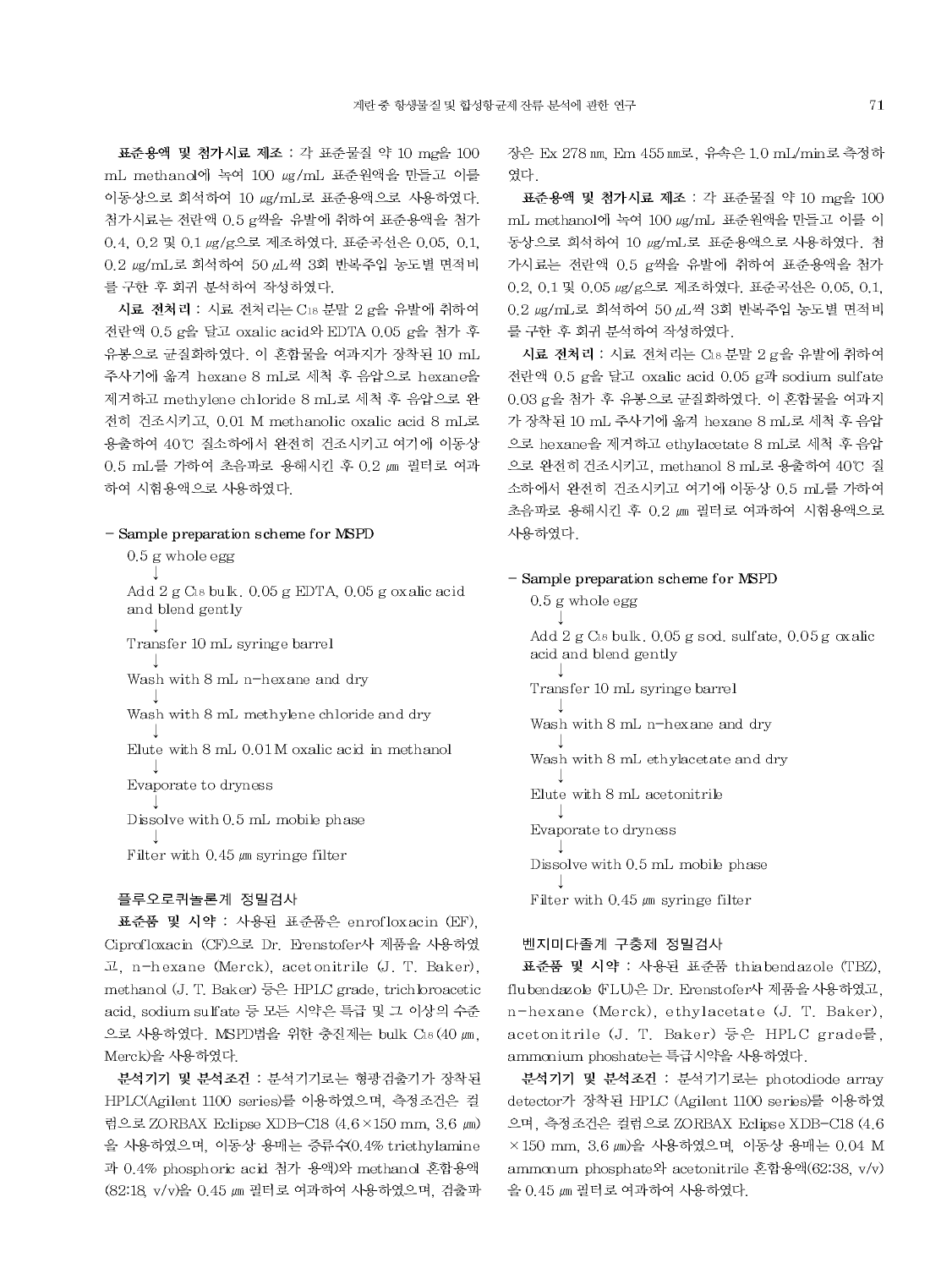Table 3. Microbiological disc for detection of ciprofloxacin in fortified whole eggs according to volume of extraction buffer

| Ciprofloxacin added           | Mean microbial inhibition zone diameter (mm) |              |              |  |
|-------------------------------|----------------------------------------------|--------------|--------------|--|
| $\mu$ g/g egg, n=3)           | 10 mL buffer                                 | 20 mL buffer | 30 mL buffer |  |
| Disc (diameter=10 mm)<br>D. I | 189                                          | 17.4         | 15.4         |  |

표준용액 및 첨가시료 제조 : 각 표준물질 약 10 mg을 100 mL 용량플라스크에 취하고 10 mL dimethyl sulfoxide (DMSO)로 녹인 다음 acetonitrile로 표시선까지 채워 100 μg /mL 표준원액을 만들고 이를 이동상으로 희석하여 10 µg/mL로 표준용액으로 사용하였다. 첨가시료는 전란액 1 g을 취하여 표 준용액을 첨가 0.8, 0.4 및 0.2 ug/g으로 제조하였다. 표준곡선 은 0.8, 0.4, 0.2, 0.1 및 0.05 ug/mL로 회석하여 50 uL씩 3회 반복주입 농도별 면적비를 구한 후 회귀 분석하여 작성하였다.

시료 전처리 : 시료 전처리는 전란액 1 g을 50 mL 원심분리 관에 취한 후 50% acetonitrile 1 mL를 첨가 혼합한 후 다시 ethylacetate 5 mL를 첨가 혼합하고 3,700 rpm에서 10분간 원심 후 상층액을 취하였다. 잔사에 다시 ethylacetate 5 mL 를 첨가 재 원심하여 상층액에 합하고 40℃ 질소하에서 완전히 건조시키고, 여기에 50% acetonitrile 1 mL를 가하여 초음파 로 용해시킨 후 0.2 ㎞ 필터로 여과하여 시험용액으로 사용하 였다.

#### - Sample preparation scheme

 $1.0$  g whole egg

Add 1 mL 50% acetonitrile and homogenized for 3 min

Add 5 mL ethyl acetate and shake for 3 min

Centrifuged for 10 min at 4,000 rpm and take ethyl acetate layer

Evaporate to dryness

Dissolve with 1.0 mL 50% acetonitrile

Filter with  $0.45 \mu m$  syringe filter

### 결과 및 고찰

## 항생물질 간이정성검사

미생물학적 간이검사법에서 추출완충액의 량과 paper disc(직경 10 mm)간의 검출감도를 비교하기 위하여 각각의 전 란액 10 g에 ciprofloxacin 0.1 ppm 농도의 첨가시료를 이용 한 구연산 · 아세톤 완충액을 10~30 mL로 달리 추출 시 추출 완충액 10 mL를 가한 1:1 추출의 경우가 검출감도가 가장 우수 하였다(Table 3).

간이정성검사에 사용된 계란 300건 중 항생물질 양성으로 판 정된 것은 2건(0.67%)으로 아주 낮은 수치였던 바 이는 대 · 중 형 할인판매점에서 유통되는 계란이 주였고, 소비자들의 잔류 물질에 대한 인식 고취로 생산, 판매상들이 항생물질 무잔류 계 란을 공급하는데 기인하는 것으로 사료된다. 그러나 현재까지 국내의 식용란에 대한 항생물질 간이검사는 2006년 농림부 사 업으로 처음 검사가 이루어지고 있고, 다른 연구 결과 자료도 미미하여 정확한 양성율은 알 수 없는 실정이다.

# 테트라싸이클린계 정밀검사

표준검량곡선: 표준용액을 0.05~0.2 µg/mL의 농도범위에 서 HPLC에 주입 자외부 360 nm에서 측정하였을 때 OTC, TC,



Fig. 1. Standard calibration curves of tetracyclines. (r2>0.999)







Fig. 3. HPLC chromatogram of tetracylines in whole egg fortified at 0.2  $\mu$ g/g and blank.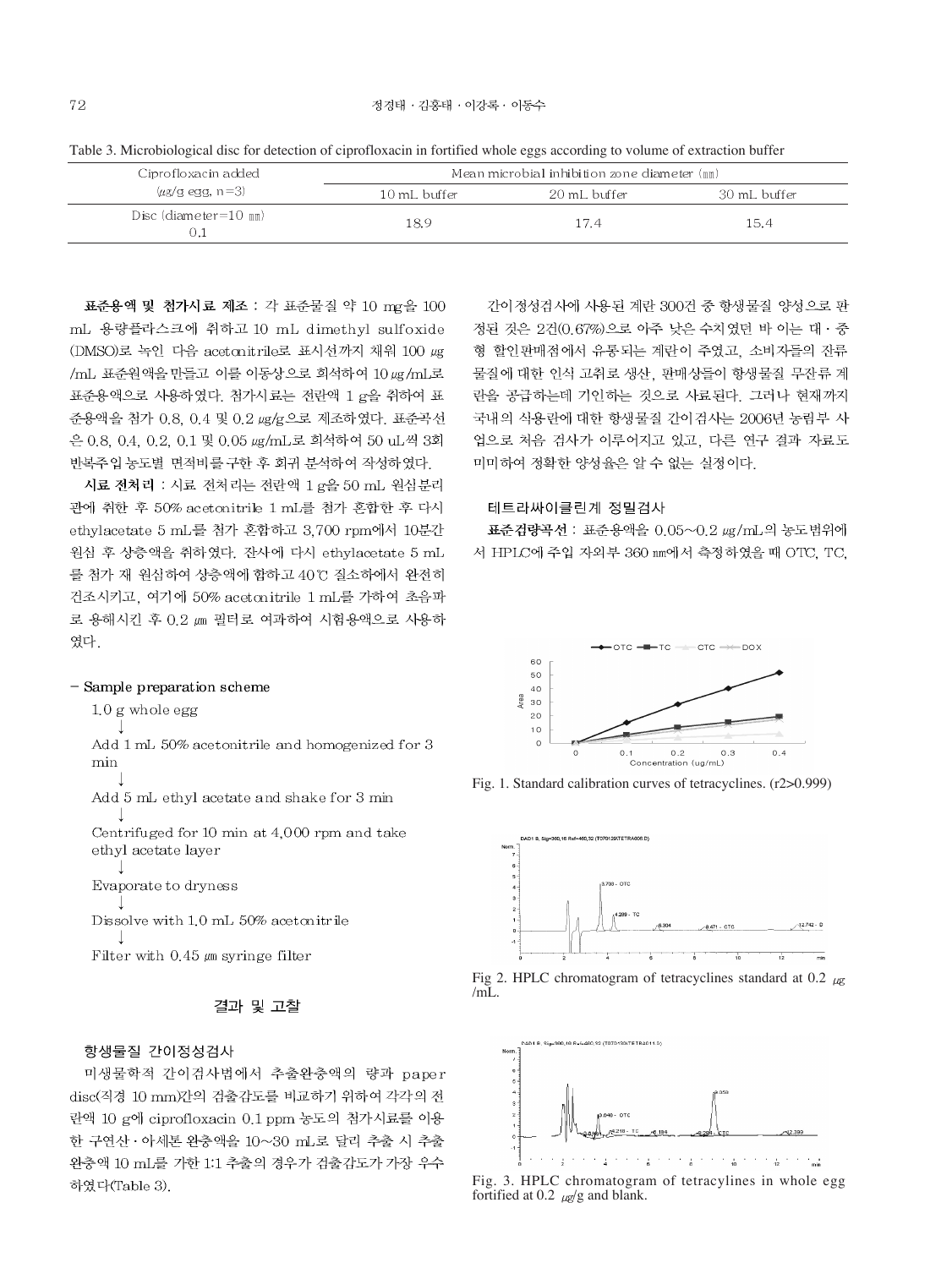

Fig. 4. Standard calibration curves of fluoroquinolones.  $(r250.999)$ 



Fig. 5. HPLC chromatogram of fluoroquinolones standard at 0.2  $\mu$ g/mL.



Fig. 6. HPLC chromatogram of fluoroquinolones in whole egg fortified at 0.2  $\mu$ g/g and blank.

 $-$ TBZ  $-\blacksquare$ -FBZ 250 200  $\frac{8}{5}$  150  $10<sup>c</sup>$ 50 r 0.05 0.1 0.15 0.2 0.25 0.3 0.35 0.4 0.45 0.5  $\alpha$ 0.6.0.65.0.7.0.75.0.8 o o.so o. . . o. .o<br>Concentration (ug/mL)

Fig. 7. Standard calibration curves of benzimidazoles.  $(r250.999)$ 



Fig 8. HPLC chromatogram of benzimidazoles standard at 0.3  $\mu$ g/mL.



Fig. 9. HPLC chromatogram of benzimidazoles in whole egg fortified at 0.5  $\mu$ g/g and blank.

CTC, DOX 4종 모두 상관계수 0.999 이상의 직선성을 보였다 (Fig. 1). 또한 동시분석 크로마토그램은 Fig. 2에서와 같이 양 호한 분리도를 나타내었다. 4종의 혼합표준용액을 0.2 ug/mL 의 농도로 계란에 첨가한 분석에서도 음성시료와 첨가시료 사 이에 방해 피크가 없이 표준용액과 동일한 분리도를 나타내었 다(Fig. 3). 따라서 테트라싸이클린계 항생물질(OTC, TC, CTC, DC)은 MSPD법으로 이동상 용매는 0.01 M oxalic acid, methanol, acetonitrile의 혼합용액이, 동시검출 파장 으로는 360 nm의 파장이 적합하였다.

물질별 회수율 : 물질별 회수율 측정을 위하여 테트라싸이클 린계 항생물질이 잔류되지 않은 것으로 확인된 계란에 0.1~ 0.4 µg/g의 농도로 표준물질을 첨가 후 회수율을 측정한 결과 OTC 75.2~84.2%, TC 65.6~70.2%, CTC 70.1~75.6%, DC 65.3~74.7%로 나타났다. 이 결과는 Code에서 100 ppb 이상인 경우 회수율 80~120%, 변이계수 15% 이내를 권장하 는 것에 비하면 회수율은 다소 낮은 수치로 액상추출법이나 다 른 발전된 방법을 통하여 회수율의 개선이 필요할 것으로 사료 된다. 평균 변이계수(CV)는 4.3~8.5%였다(Table 4).

#### 플루오로퀴놀론계 정밀검사

표준검량곡선: 표준용액을 0.05~0.2 µg/mL의 농도범위에 서 HPLC에 주입 형광검출기 여기파장(Ex) 278 nm, 흡수파장 (Em) 455 mm에서 측정하였을 때 enrofloxacin과 ciprofloxacin은 상관계수 0.999 이상의 직선성을 보였다 (Fig. 4). 또한 분석 크로마토그램은 Fig. 5에서와 같이 양호한 분리도를 나타내었다. 표준용액을 0.2 ug/mL의 농도로 계란에